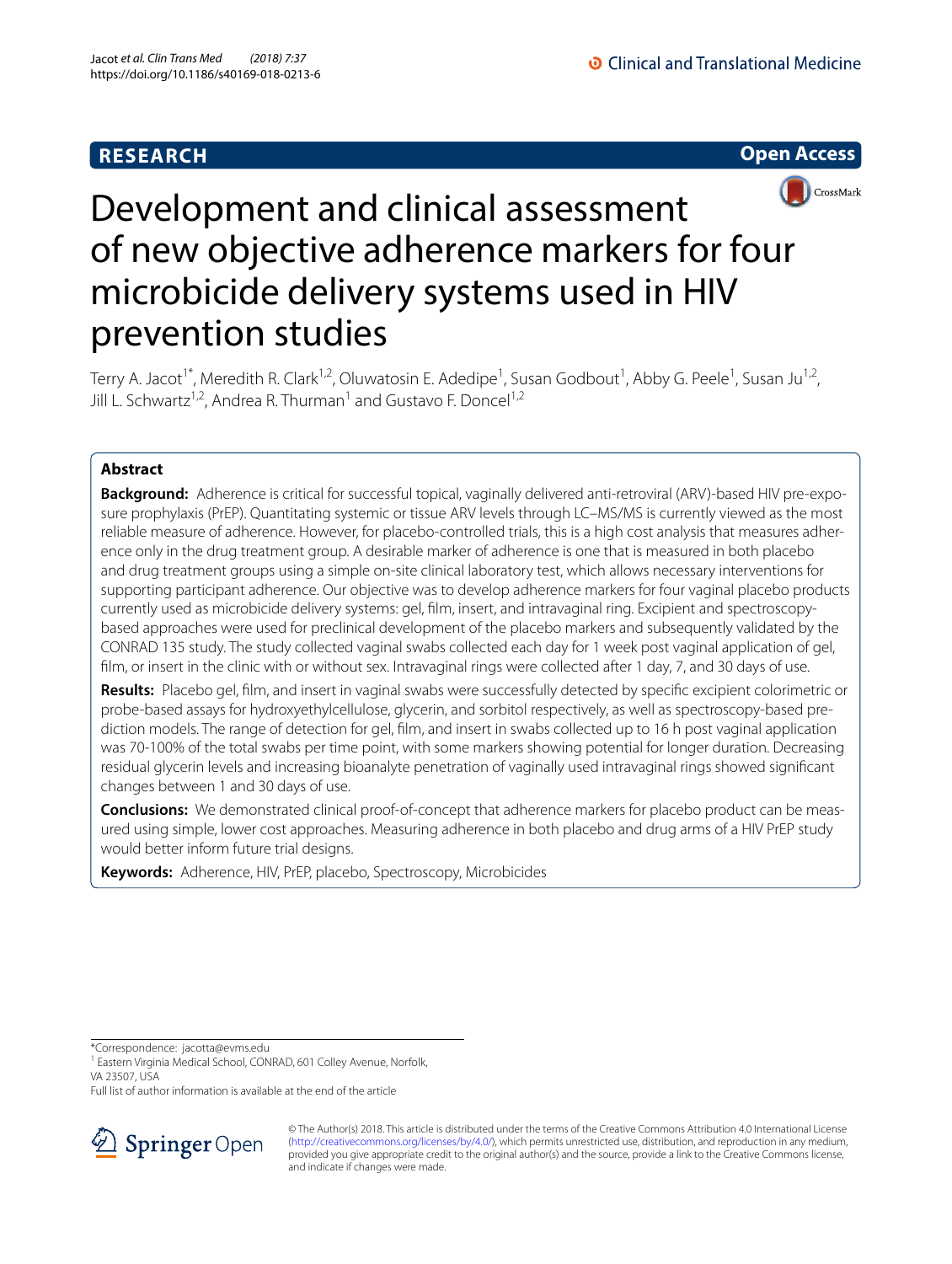# **Background**

It is well established that ARV-based PrEP for HIV prevention is successful when adherence is high [\[1](#page-9-0)]. However, previous HIV PrEP trials also make it clear that high adherence is difficult to achieve  $[2-7]$  $[2-7]$  $[2-7]$ . Since self-reports may overestimate adherence, due to social desirability or recall bias, much effort has been expended on finding ways to measure it objectively so as to improve participant compliance and analysis of the clinical trial results. The adherence measure that currently stands as the gold standard is systemic active drug levels quantitated by liquid chromatography tandem mass spectrometry (LC– MS/MS) [\[8](#page-9-3)]. Because of its high specifcity and sensitivity, it provides highly accurate data, showing the discrepancy between self-report and actual drug adherence [\[9](#page-9-4)]. However, LC–MS/MS is costly and requires specialized technical personnel, equipment, and sample processing. In addition, drawing blood is an invasive procedure which some individuals are unwilling to undergo. Other less invasive sampling for LC–MS/MS has been investigated using hair, saliva, dried blood spots, and most recently urine [\[10–](#page-9-5)[13\]](#page-9-6). Similar to other objective measures, it is typically performed at the end of a study when adherence interventions are often too late. A highly desirable marker of adherence would be a relatively simple, affordable, point of care test that could be readily processed by clinic personnel; immediate results would allow for implementation of interventions to increase PrEP adherence, as needed [[14](#page-9-7)]. Lastly, LC–MS/MS analysis can only be done on samples from the treatment group of a placebo-controlled study. If adherence has a crucial efect on efectiveness, to measure it in both control and treatment groups would provide more accurate assessments. Subgroup analysis of efectiveness based on adherence in the active arm may be biased by diferences in risk and HIV exposure. Therefore, our objective was to determine whether it was feasible to develop drug independent (placebo) markers using simple, low cost approaches for vaginally administered products.

To complete this objective we focused on topical, placebo vaginal dosage forms currently in development as microbicide delivery systems. The four delivery systems used for investigating markers of product adherence were the "universal" HEC (hydroxyethylcellulose) placebo gel [[6,](#page-9-8) [7](#page-9-2), [15,](#page-9-9) [16](#page-9-10)] and the placebo forms of the tenofovir (TFV) vaginal film  $[17]$ , vaginal insert  $[18]$  $[18]$ , and the dual reservoir TFV-levonorgestrel intravaginal ring (IVR) [\[19](#page-10-1), [20\]](#page-10-2). Two main approaches for placebo marker development were investigated: 1) Excipient based detection methodologies and 2) spectroscopy methodologies, specifcally Attenuated Total Refectance Fourier Transform Infrared Spectroscopy (ATR-FTIR) coupled with chemometric modeling. Initial work for developing FTIR-based prediction models to determine the presence of placebo products in this report has been completed [\[21](#page-10-3)]. Once methodologies were developed to detect placebo product through excipient-based assays and FTIR spectroscopy, a clinical study was performed to determine feasibility and how long after vaginal use the product could be detected using the developed approaches. We previously developed biomarkers of semen exposure in the vagina and described the decay curves of these biomarkers [[22](#page-10-4), [23\]](#page-10-5). Since vaginal products will be used in the presence or absence of semen, the ability to detect the adherence markers in the presence of semen was also tested.

# **Methods**

# **Vaginal dosage forms**

Placebo vaginal insert was manufactured by CoreRx Inc. (Clearwater, FL) under cGMP. Placebo vaginal gel (HEC gel) was manufactured by DPT Laboratories, Ltd. (San Antonio, TX) under cGMP. Placebo vaginal flm was manufactured by Par Pharma Inc. (Stratford, CT) under cGMP. Placebo vaginal ring was manufactured by Particle Science Inc. (Bethlehem, PA) under cGMP.

# **Samples for determining feasibility**

Samples for ex vivo testing were created by utilizing double headed rayon vaginal swabs (Starplex Scientifc, Cleveland, TN) obtained from volunteers under protocol number #09-09-FB-0175, approved by the Eastern Virginia Medical School (EVMS) Institutional Review Board (IRB). Placebo vaginal gel, flm, and insert were dissolved in water at different dilutions. The vaginal swabs were dipped briefy into the solution or diluted placebo product added directly to the swab before extraction. For determining whether semen interfered with placebo product detection, diluted semen was added to the vaginal swab with or without placebo product. Volunteers donated semen under the EVMS IRB approved protocol #13-02-FB-0031. For mimicking vaginally used IVRs, placebo IVRs were soaked at 37 °C for 1 and 5 days in either vaginal fuid simulant [\[24\]](#page-10-6) for subsequent glycerin analysis or phosphate buffered saline (PBS) $\pm$ 10% fetal bovine serum (for analysis of penetrated bioanalytes) before extracting contents of the IVRs.

## **CONRAD D15‑135 study**

The CONRAD D15-135 study was conducted at EVMS. The protocol was approved by the Chesapeake IRB (Pro00013292) and registered with ClinicalTrials.gov (#NCT02569697). We enrolled healthy, HIV-1 uninfected, women aged 18–50 years, not at risk for pregnancy. Study visits for the various product cohorts are outlined in Table [1](#page-2-0).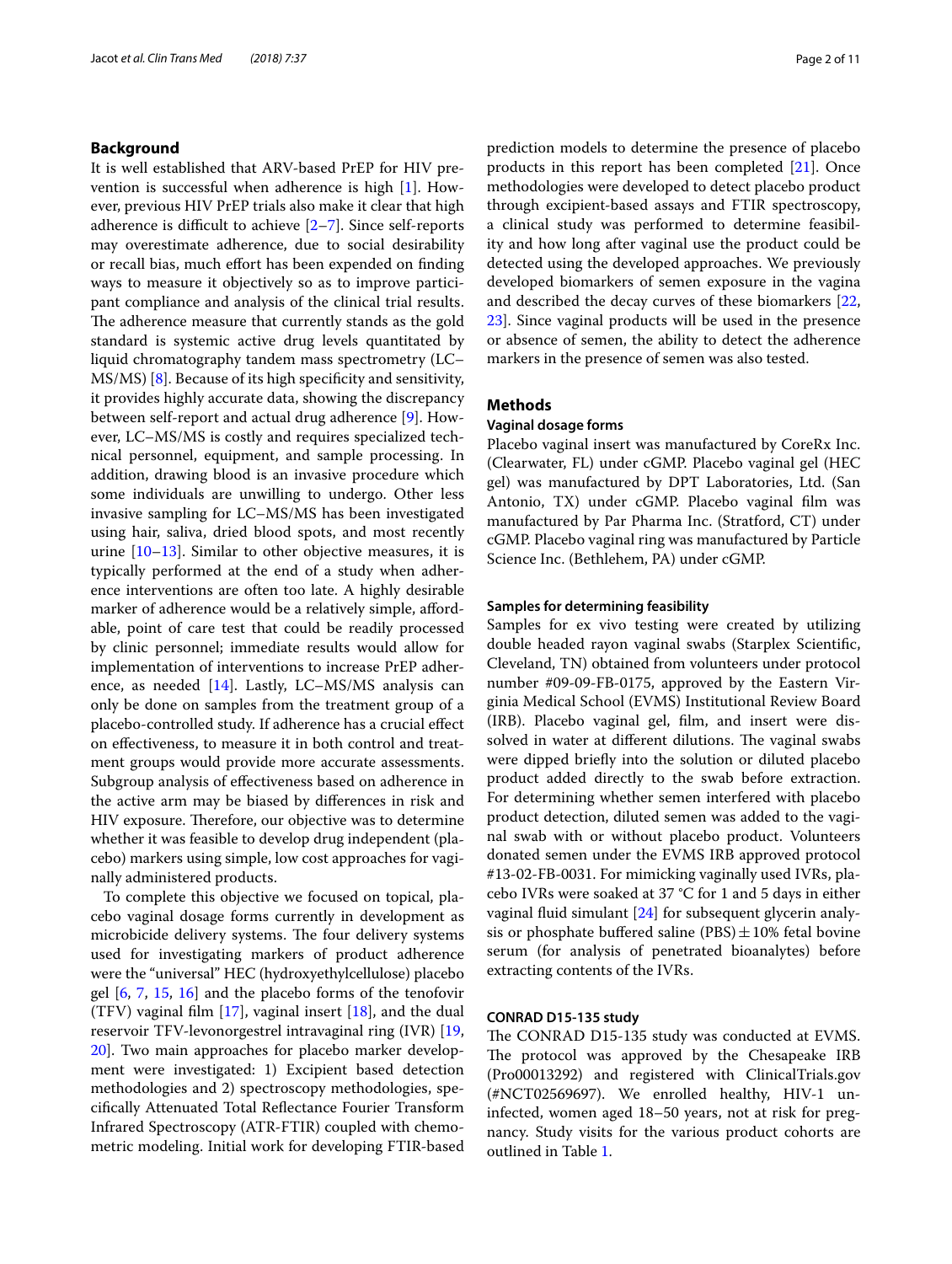<span id="page-2-0"></span>**Table 1 CONRAD 135 study design**

| Product                               | Visit 1   | Visit 2                                                                                                            | Visit 3                                                                                                                                                               | Visit 4                                                 | Visit 5                     |
|---------------------------------------|-----------|--------------------------------------------------------------------------------------------------------------------|-----------------------------------------------------------------------------------------------------------------------------------------------------------------------|---------------------------------------------------------|-----------------------------|
| Intravaginal ring (IVR) $(n = 20)$    | Screening | Insert IVR1<br>(24–36 h)                                                                                           | Remove IVR1<br>Vaginal swab<br>Insert IVR2 (7-10 days)                                                                                                                | Remove IVR2<br>Vaginal swab<br>Insert IVR3 (28-32 days) | Remove IVR3<br>Vaginal swab |
| Gel, film, or insert ( $n = 10$ each) | Screening | Baseline swab<br>Apply product in clinic<br>Swab 15 min post-<br>product<br>Swabs at home each<br>day, Day 1–Day 7 | Baseline swab<br>Apply product in clinic<br>Swabs 15 min post-product<br>Unprotected intercourse<br>8-16 h post-product use<br>Swabs at home each day,<br>Day 1-Day 7 | Final swab                                              | N/A                         |

In brief, women were screened at Visit 1 (V1) for exclusionary conditions. All participant assigned to use a placebo product were instructed to refrain from vaginal intercourse and vaginal product use at least 48 h prior to the frst treatment visit (Visit 2, V2). All vaginal products were inserted in the clinic under direct observation. We obtained baseline double headed vaginal swabs prior to product use (negative control) and approximately 15 min after product use (positive control) in the clinic, at V2. Participants obtained vaginal swabs at home, nightly for 7 nights, starting on the night after initiating product use. All vaginal swabs for home use were affixed with preprinted labels. Participants were instructed to abstain from vaginal intercourse until coming back to the clinic for Visit 3 (V3). At V3, nightly swabs from the previous week were collected, and point-of-care testing for prostate specifc antigen (PSA) to exclude recent vaginal semen exposure (ABAcard, Abacus Diagnostics, West Hills, CA) was performed. Baseline vaginal swabs prior to product use and approximately 15 min after product use were collected in the clinic. Within approximately 12 h  $(\pm 4$  h) after leaving the clinic, participants were asked to have unprotected, vaginal intercourse with their male partner and to repeat the nightly vaginal swab process, beginning after intercourse. They were instructed to not have additional acts of intercourse during that 7-day period. Participants stored re-sealed vaginal swabs in their refrigerator prior to returning them to the clinic at their next visit. At Visit 4, nightly swabs from the previous week were collected and one fnal swab was obtained in the clinic. Swabs were analyzed in the lab for placebo markers using excipient-based assays and ATR-FTIR.

For IVR participants, all IVRs were inserted and removed by the investigator at Visits 2–5. Although we instructed participants not to remove the IVR at home, we noted any expulsions/removals at each follow up visit. IVR1 was worn for approximately 24–36 h, IVR2 was worn for 7–10 days, and IVR3 was worn for 28–32 days. We asked participants to refrain from vaginal intercourse while using IVR1, but no restrictions were placed on intercourse during use of IVR2 or IVR3. Vaginal swabs were obtained prior to insertion of the new IVR. Participants could re-enroll in the trial to use a diferent placebo dosage form, as long as they met all inclusion criteria and did not develop any exclusion criteria. Participants could use up to all four dosage forms, but could not repeat study visits for the same dosage form.

#### **Swab and IVR extractions for the CONRAD D13‑135 study**

Placebo gel, flm, and insert were extracted from one swab head of the double headed vaginal swabs collected from the participants by placing it in 500 µl deionized or distilled water for 5 min at room temperature. The swab was then placed in a spin basket (Fitzco, Inc., Spring Park, MN) and spun at 7500×*g* for 5 min to remove all remaining extract from the swab. This extract was then pooled with the initial extract for a fnal spin to remove insoluble particulates.

Ring contents were extracted from two equally cut segments of the hollow reservoir of the IVR for glycerin and bioanalyte analysis, respectively, as shown in Fig. [1](#page-3-0). Another portion of the ring was sent to Northwestern University for additional analysis [\[25](#page-10-7)]. To extract glycerin, the IVR segment was cut into smaller pieces with the inner core material manually pushed out of the polyurethane tube (IVR segment's reservoir sheath) into a 50 ml conical tube, containing 10 ml deionized water. The water extract was gently shaken for 3 h at room temperature. An aliquot of 1.5 ml was then removed and re-spun at  $20,000\times g$  for 5 min to further remove any insoluble particulates before analyzing for glycerin. To extract bioanalytes penetrated into the IVR, the segment was placed in a 15 ml tube containing 2 ml RIPA bufer (1% Igepal-630, 0.5% Deoxycholate, 0.1% SDS in PBS), a commonly used buffer for protein extraction. The inner core material was manually pushed out of the IVR into the solution, and the tube place on ice for  $1$  h with occasional shaking. The extracts were then spun at 2500 x g for 10 min at 4  $^{\circ}$ C.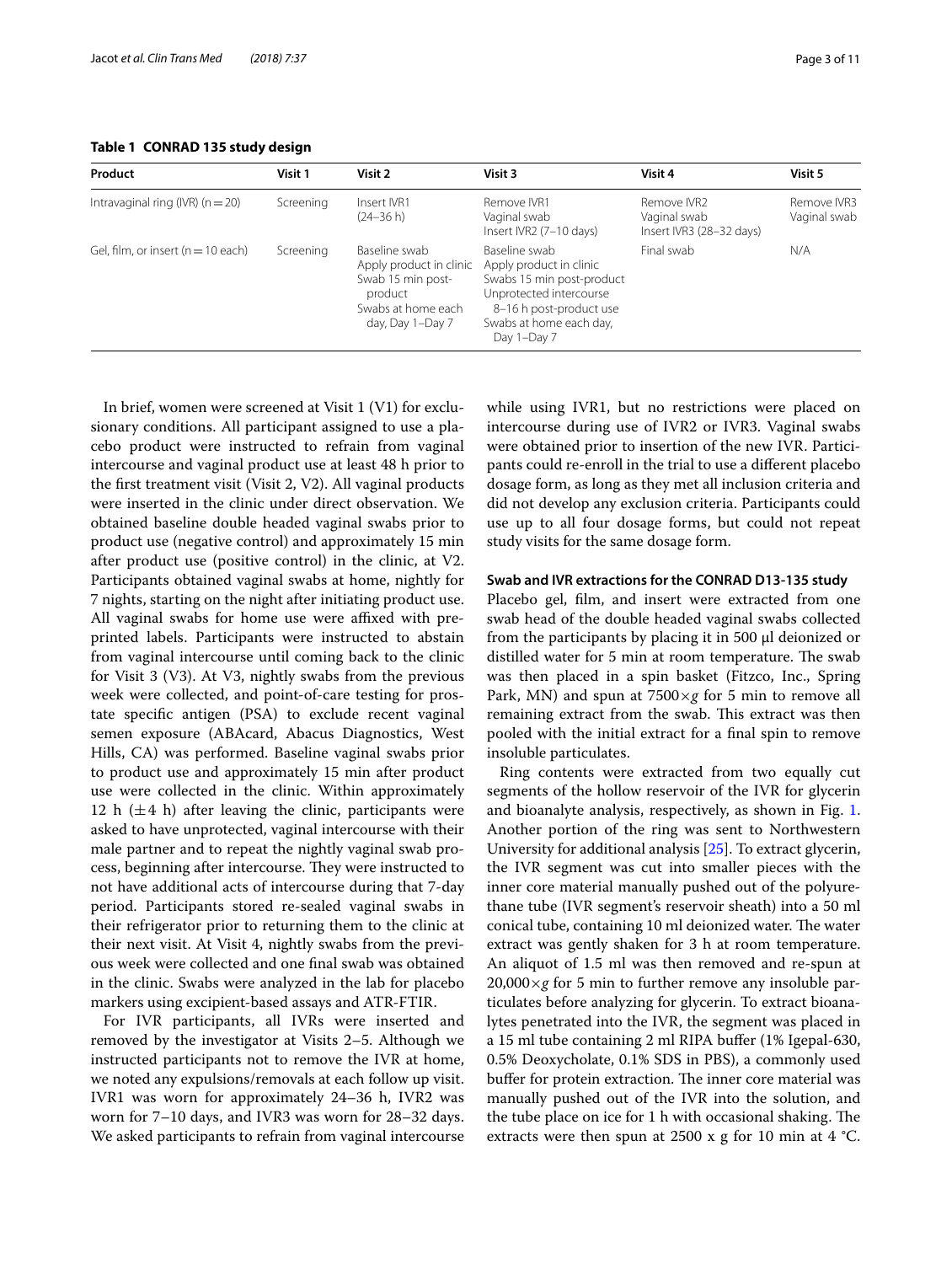

<span id="page-3-0"></span>The supernatants were removed and spun one more time at maximum speed at 4 °C to pellet any further insoluble particulates before analysis of the bioanalytes.

# **Excipient‑based analyses of clinical vaginal swabs and IVR extracts**

Glycerin present in water extracts of IVRs and vaginal swabs containing flm was measured using an enzymatic, colorimetric assay according to manufacturer's instructions (Sigma-Aldrich, St. Louis, MO). Sorbitol, an excipient component of the vaginal inserts, was measured in water extracts of vaginal swabs post vaginal insert use according to manufacturer's instructions (BioAssay Systems, Hayward, CA).

Hydroxyethylcellulose (HEC), the major excipient in the placebo gel, was qualitatively measured utilizing CBM29-1-2, a polyhistidine (HIS)-tagged recombinant peptide probe obtained from PlantProbes (Leeds, UK). This probe-based detection was based on the original one described in a previous publication validating the probe's affinity for HEC [\[26](#page-10-8)]. Briefly, water extracts of vaginal swabs containing placebo gel were spotted on a nitrocellulose membrane and allowed to dry. After blocking in 5% milk/PBS, the membrane was incubated with 1:80 of CBM29-1-2 in 5% milk/dH<sub>2</sub>O for 1 h at room temperature. After 3 washes in water, bound CBM29-1-2 was detected by using 1:1000 mouse anti-polyhistidineperoxidase antibody (Sigma-Aldrich, St. Louis, MO) in 5% non-fat dry milk/PBS for 1 h. After 3 washes in water, detection was completed by incubating the membrane with an HRP substrate solution containing 10 ml of  $dH_2O$ , 4 ml of methanol, 10 mg of 4-chloro-1-napthol (Sigma), and 0.024 ml 3%  $H_2O_2$  to generate a bluish-purple color if HEC was present.

The concentration of bioanalytes that penetrated the IVRs were quantitated using the CBQCA Assay, a fuorescence-based total protein assay (Thermo-Fisher Scientific, Waltham, MA). The CBQCA reagent reacted with any biological material containing free amine groups in the IVR extracts to generate a fuorescent signal. Concentrations were calculated based on a standard curve using bovine serum albumin (BSA) according to manufacturer's instructions.

# **ATR‑FTIR spectroscopy of vaginal swab‑placebo extracts**

Placebo product was detected in clinical samples through FTIR spectroscopy using methodology previously developed [[21](#page-10-3)]. One swab head of the double headed vaginal swabs collected from participants was used to obtain FTIR spectra data by directly placing the swab on a portable Agilent Cary 630 FTIR Spectrometer equipped with a Diamond Head accessory. The operations of the FTIR equipment was controlled by Microlab PC software run from a dedicated computer laptop (Agilent Technologies Inc., Santa Clara, CA). The Microlab PC software was programmed to provide simple "yes" or "no" readouts based on discriminant algorithm predictions after direct and non-destructive analysis of a vaginal swab (Fig. [2](#page-4-0)).

# **Vaginal insertion and semen exposure confrmation**

One swab head of the double headed vaginal swabs collected from participants was used for DNA extraction to confrm vaginal insertion and semen exposure. DNA extracts were analyzed using a previously published multiplex PCR that amplifed various vaginal bacteria to confrm vaginal insertion and two Y-chromosomal DNA markers, SRY and TSPY4, to confrm semen exposure [[27\]](#page-10-9).

# **CONRAD 135 study data analysis**

For demographic data (Tables [4](#page-6-0) and [5](#page-6-1)), statistical analyses were performed with SAS version 9.3 (Cary, NC). Descriptive statistics included mean, median, standard deviation for continuous variables and frequencies and percentages for categorical variables. Continuous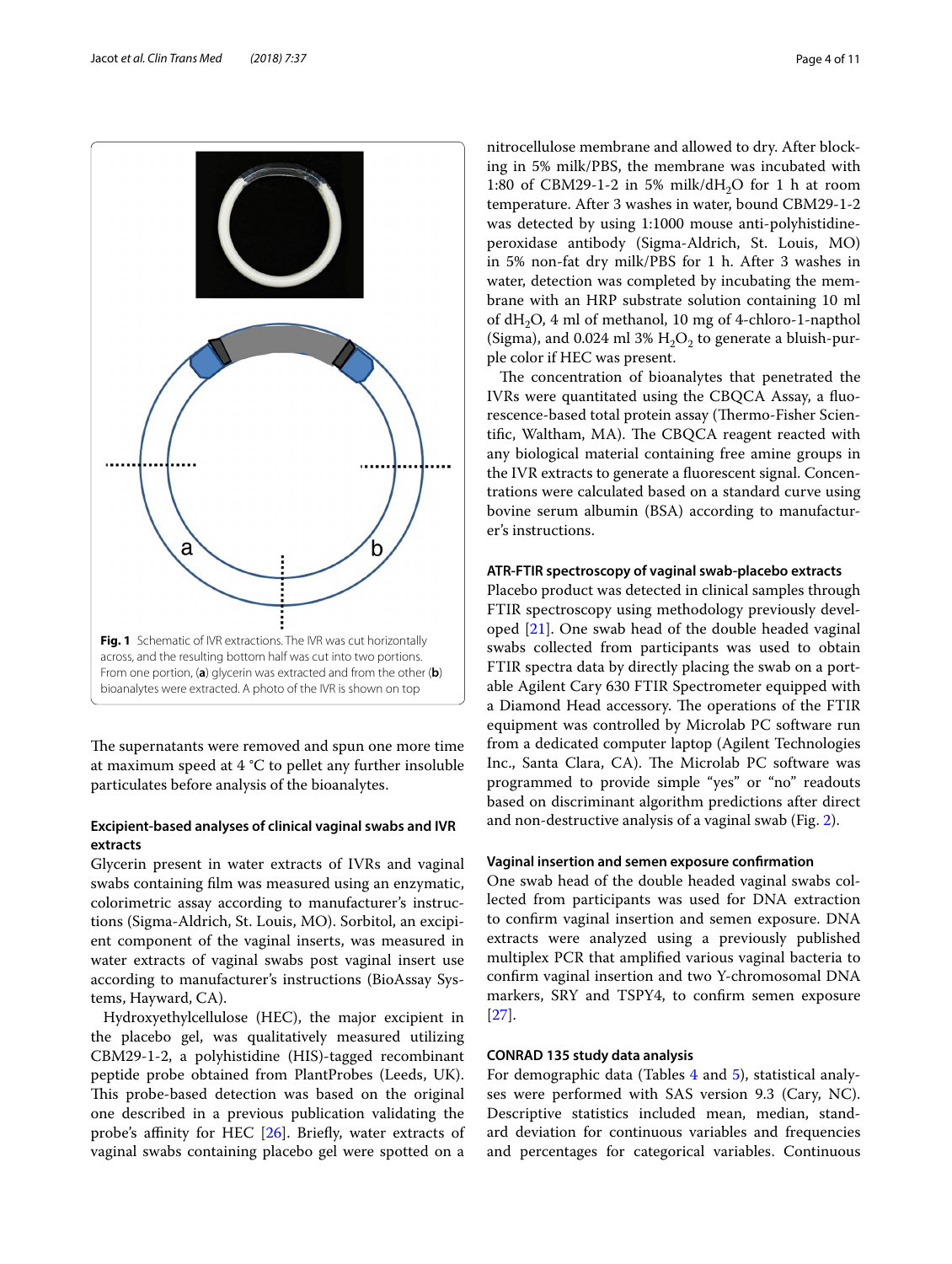

<span id="page-4-0"></span>endpoints from the product cohorts were compared using an independent samples t- test for normally distributed data or Kruskal–Wallis test for non-normally distributed data. Normality of the data was assessed using the PROC UNIVARIATE command in SAS and examining the data distribution in the histogram, probe plot and the Shapiro Wilkes statistic. For categorical variables, Fisher's exact test was used as indicated by expected cell size. Statistical signifcance was determined at the level of alpha $=0.05$ .

For vaginal gel, insert, and flm swab extracts (Table [6](#page-7-0)), excipient and FTIR data were expressed as the percent of total swabs per time point from ten women that had positive detection of the placebo product. Each woman provided one swab per time point. For IVR adherence measures (Fig. [4\)](#page-8-0), twenty women used one IVR during each timeframe. Diferences among mean glycerin and bioanalyte values of twenty IVR extracts per time point were compared by Repeated Measures ANOVA, signifcance at  $p < 0.05$ .

# **Results**

# **Feasibility of excipient‑based measurements to determine topical vaginal placebo product use**

The excipient-based approach for detecting placebo gel, flm, and insert involved measuring that component contributing the largest percentage of the formulation and/or leveraging the availability of a sensitive assay specifc for it. Glycerin and sorbitol were measured to detect vaginal flm and insert, respectively. Glycerin was detected only in swabs containing vaginal flm and not in vaginal swabs alone or with semen thereby confrming no potential for false positives by other substances in these biological fuids (Table [2\)](#page-4-1).

Unlike the glycerin data, endogenous levels of sorbitol were measured in vaginal swabs and semen. Therefore, sorbitol was tested in vaginal swabs from multiple

<span id="page-4-1"></span>

| Swab extract                            | Glycerin (mM) |
|-----------------------------------------|---------------|
| Vaginal swab only                       | 0.00          |
| Vaginal swab + 1:5 film <sup>a</sup>    | 1.54          |
| Vaginal swab $+1:25$ film <sup>a</sup>  | 0.36          |
| Vaginal swab $+1:100$ film <sup>a</sup> | 0.07          |
| Vaginal swab $+1:5$ semen <sup>a</sup>  | 0.00          |
| Vaginal swab $+1:10$ semen <sup>a</sup> | 0.00          |

a Swabs were briefly dipped into various dilutions of film and semen

women (Table [3\)](#page-5-0). However, the presence of vaginal insert increased the amount of sorbitol quantitated in the vaginal swab extract greater than tenfold above background, baseline levels.

Placebo HEC gel in vaginal swabs was detected by a probe-based, colorimetric approach. The probe detected pure HEC dissolved in water and placebo HEC gel at various dilutions (Fig. [3a](#page-5-1)) as well as HEC in extracts from vaginal swabs containing diluted placebo HEC gel. Semen did not interfere with HEC detection or cause false positive results when added to vaginal swabs (Fig. [3b](#page-5-1)).

Since IVR use involved a 30-day exposure, adherence markers for the IVR needed to correlate with elapsed time of exposure. Two approaches were investigated: an excipient-based marker that slowly elutes out of the IVR over time and a bioanalyte-based marker that slowly penetrates the IVR over time. We investigated glycerin, an excipient used in the hollow reservoir segment of the IVR intended to facilitate delivery of TFV as it elutes out of the IVR when water penetrates into it. We also investigated the possibility that small molecular weight biological material in vaginal fuid, as measured by the CBQCA assay, could slowly penetrate the IVR due to a concentration gradient generated between the inner compartment of the IVR and the vagina. While not a perfect in vivo simulation, soaking placebo IVRs in either vaginal fuid simulant solution or PBS containing 10% FBS as a source of small bioanalytes, demonstrated the proof of concept that glycerin levels inside the IVR decreased while the concentration of bioanalytes increased over the course of 5–7 days (Additional fle [1](#page-9-12): Table S1 and Additional fle [2:](#page-9-13) Table S2).

## **Clinical validation of the placebo adherence markers**

To validate the feasibility results just described, the clinical study, CONRAD D15-135, was performed in which women were assigned to use the various placebo vaginal dosage forms. Demographics of these women are shown in Tables [4](#page-6-0) and [5.](#page-6-1)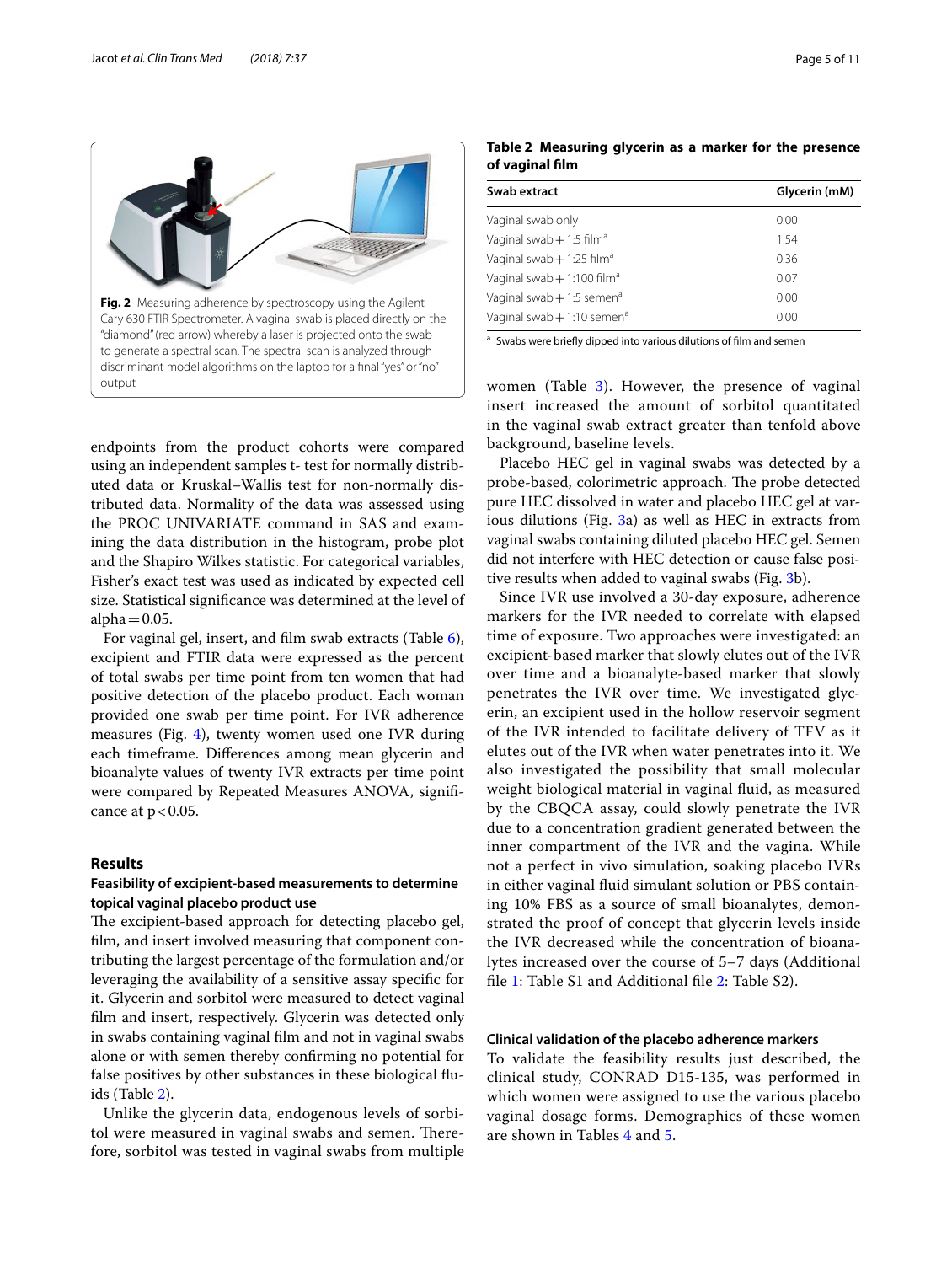<span id="page-5-0"></span>**Table 3 Measuring sorbitol as a marker for presence of vaginal insert**

| Swab extract                                   | Sorbitol (µM) |
|------------------------------------------------|---------------|
| Swab only                                      | 1.9           |
| Vaginal swab #1                                | 41.8          |
| Vaginal swab #2                                | 35.3          |
| Vaginal swab $#1 + 50$ µl insert <sup>a</sup>  | 660.9         |
| Vaginal swab $#2 + 50$ µl insert <sup>a</sup>  | 294.7         |
| Vaginal swab $#3 + 100$ µl insert <sup>a</sup> | 1304.0        |
| $Semen-1:5$                                    | 23.0          |
| $Semen-1:10$                                   | 12.4          |
| Semen $-1:20$                                  | 7.1           |
| Semen $1:5 + 50$ µl insert <sup>a</sup>        | 313.7         |

<sup>a</sup> One insert was dissolved in 1 ml of water before adding 50 or 100 µl to the vaginal swab

This was not a randomized trial, so there were differences in contraceptive methods among participants electing to use the various placebo products. For vaginal placebo gel, flm, and insert, one set of vaginal swabs were scanned for ATR-FTIR analysis. Spectral scans of those swabs were analyzed using discriminant models previously validated to specifcally predict the presence or absence of each topical product. Excipients for each topical product were measured in water extracts from another set of vaginal swabs to determine whether placebo product could be detected in the samples. Table [6](#page-7-0) is a summary of the percentage of total swabs from ten women  $(n=9-10)$  swabs per time point, one swab per woman) containing placebo product at each time point as determined by excipient assay and ATR-FTIR analysis.

Both excipient assays and FTIR consistently detected product in 80–100% of vaginal swabs up to 12 h postvaginal application of the placebo product without semen exposure. Semen exposure approximately 8–16 h after placebo use did not interfere with the detection of product in vaginal swabs (70–100%) during this same timeframe. The ability to detect product in the vaginal swabs in the presence or absence of semen began to decrease beginning at 24 h post-product use for both methodologies.

Analysis of extracts for residual glycerin and penetrated amine-containing bioanalytes from collected IVRs confrmed that glycerin levels decreased while bioanalyte concentrations increased over the course of 30 days. Changes in the both glycerin and bioanalytes among IVRs used for approximately 1, 7, and 30 days were signifcantly diferent (Fig. [4\)](#page-8-0). Even though the absolute values and kinetics of the clinical data differed with the in vitro feasibility data (Additional



<span id="page-5-1"></span>file [1](#page-9-12): Table S1 and Additional file [2:](#page-9-13) Table S2), the expected directionality of the changes across time was confrmed.

# **Discussion**

In this report, we present markers of placebo use for four diferent vaginal dosage delivery systems using excipient-based and spectroscopy-based methodologies. Both approaches are easy to perform using only a vaginal swab and/or returned IVR, which allows fexibility for women to obtain a pain-free sample in their own home rather than in clinic. We also demonstrate clinical proof of concept for their feasibility and implementation in a clinical setting. Furthermore, these new methodologies have been used in an acceptability study of vaginal dosage forms as microbicides and multipurpose prevention technologies in Africa (Quatro Study, NCT# 02602366), allowing, for the frst time, confrmation and validation of placebo product acceptability and use as well as participant's product preferences.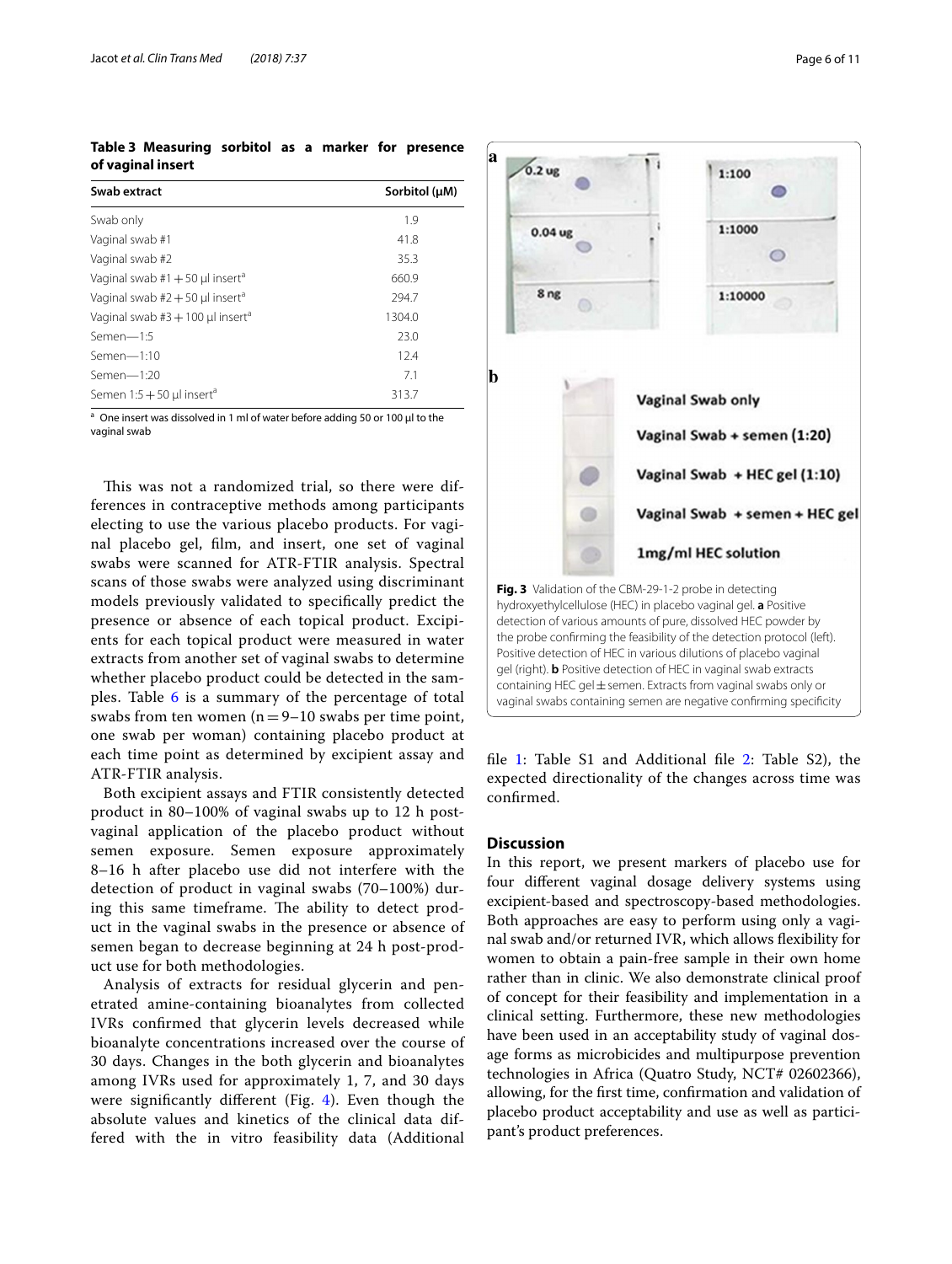<span id="page-6-0"></span>

| Table 4 Demographics of participants enrolled in the 135 study continuous variables |  |  |  |  |  |  |
|-------------------------------------------------------------------------------------|--|--|--|--|--|--|
|                                                                                     |  |  |  |  |  |  |

| Variable           | Film $(n=10)$ |            |       | Gel $(n = 10)$ |       | $Insert (n = 10)$ |       | $IVR(n=20)$ |      |
|--------------------|---------------|------------|-------|----------------|-------|-------------------|-------|-------------|------|
|                    | Mean          | <b>STD</b> | Mean  | <b>STD</b>     | Mean  | <b>STD</b>        | Mean  | <b>STD</b>  |      |
| Age (years)        | 36.5          | 4          | 37.5  | 4.3            | 34.8  | 6.8               | 36.3  | 6.8         | 0.87 |
| Height (inches)    | 65.2          | 1.8        | 65.3  | 1.7            | 65.1  |                   | 64.6  | 2.4         | 0.92 |
| Weight (pounds)    | 79.4          | 34.7       | 181.3 | 35.9           | 176.6 | 37.4              | 179.9 | 46.7        | 0.99 |
| Education (years)  | 15.1          | 1.8        | 14.4  | 1.9            | 14.8  | 1.9               | 14.2  | 2.6         | 0.67 |
| Vaginal deliveries | 1.4           | .4         | 1.3   | 1.3            | 1.6   | 1.4               |       |             | 0.74 |
| Cesareans          | 0.9           | $\cdot$ .2 | 1.2   | 1.1            | 0.6   | 0.9               | 0.8   | 0.9         | 0.63 |

<sup>a</sup> P values were generated using Kruskal–Wallis test

<span id="page-6-1"></span>

|  | Table 5 Demographics of participants enrolled in the 135 study categorical variables |  |  |  |  |
|--|--------------------------------------------------------------------------------------|--|--|--|--|
|--|--------------------------------------------------------------------------------------|--|--|--|--|

| Variable                                       | Film $(n=10)$ |      | Gel $(n = 10)$ |      | Insert ( $n = 10$ ) |    | $IVR(n = 20)$ |    | P value <sup>a</sup> |
|------------------------------------------------|---------------|------|----------------|------|---------------------|----|---------------|----|----------------------|
|                                                | N             | $\%$ | N              | $\%$ | N                   | %  | N             | %  |                      |
| Ethnicity                                      |               |      |                |      |                     |    |               |    |                      |
| Hispanic                                       |               | 10   | $\mathbf{0}$   | 0    | 2                   | 20 | 3             | 15 | 0.77                 |
| Non-hispanic                                   | 9             | 90   | 10             | 100  | 8                   | 80 | 17            | 85 |                      |
| Race                                           |               |      |                |      |                     |    |               |    |                      |
| Black                                          | 3             | 30   | 5              | 50   | 3                   | 30 | 7             | 35 | 0.89                 |
| White                                          | 6             | 60   | 5              | 50   | 5                   | 50 | 10            | 50 |                      |
| Other (mixed race, Asian)                      |               | 10   | $\mathbf{0}$   | 0    | 2                   | 20 | 3             | 15 |                      |
| Use of exogenous hormones (OCPs, IUD, implant) |               |      |                |      |                     |    |               |    |                      |
| Yes                                            |               | 70   | 6              | 60   | 8                   | 80 | 5             | 15 | 0.01                 |
| No                                             | 3             | 30   | $\overline{4}$ | 40   | 2                   | 20 | 15            | 85 |                      |

<sup>a</sup> P values were generated using Fisher's exact test

Both methodologies detected placebo gel, insert, and flm in swabs consistently up to 12 h post vaginal use followed by a time dependent decline in percent of vaginal swabs with detectable product. The ideal excipient is one that is physiologically inert, non-toxic, chemically stable, and non-reactive  $[28]$  $[28]$ . This relatively fast decay is expected since placebo products are mixtures of various excipients, which in many cases remain in the lumen of the compartment and are eliminated by natural discharge. In some samples, we could detect placebo product through excipient-based assays at much later time points not always decaying to zero, particularly sorbitol and HEC assays. Since sorbitol is found in vaginal fuid, the detection observed in swabs from the much later time points could refect woman to woman variations in these endogenous levels that were higher than the range of levels observed in baseline swabs. The Quatro Study referenced above will provide more samples to better determine the cutoff sorbitol level for determining product use. HEC was detected by a recombinant probe based on a protein sequence common to a family of carbohydrates conferring its ability to detect other types  $[26]$  $[26]$ . Therefore, it is possible that other carbohydrates present in the vaginal fuid or vaginal products could be occasionally detected. This may also be the reason for the baseline detection of HEC in 10% of the total swabs. Overall, the CONRAD 135 study results presented in this report confrm that women can swab themselves within 12–24 h of placebo product administration with or without sex in their home for successful detection of use.

The results obtained using spectroscopy for detecting vaginal placebo products confrmed the feasibility of this approach as a potentially non-destructive method to measure adherence. Unlike the excipient-based assay approach, the vaginal swab does not need to be extracted; the spectral scan is obtained directly from the swab to provide quicker predictions of vaginal use. Similar to the excipient-based assay approach, ATR-FTIR spectroscopy positively detected placebo product within 12 h post vaginal application followed by a time dependent decay starting at 24 h. The decay does not decrease as consistently as that observed for the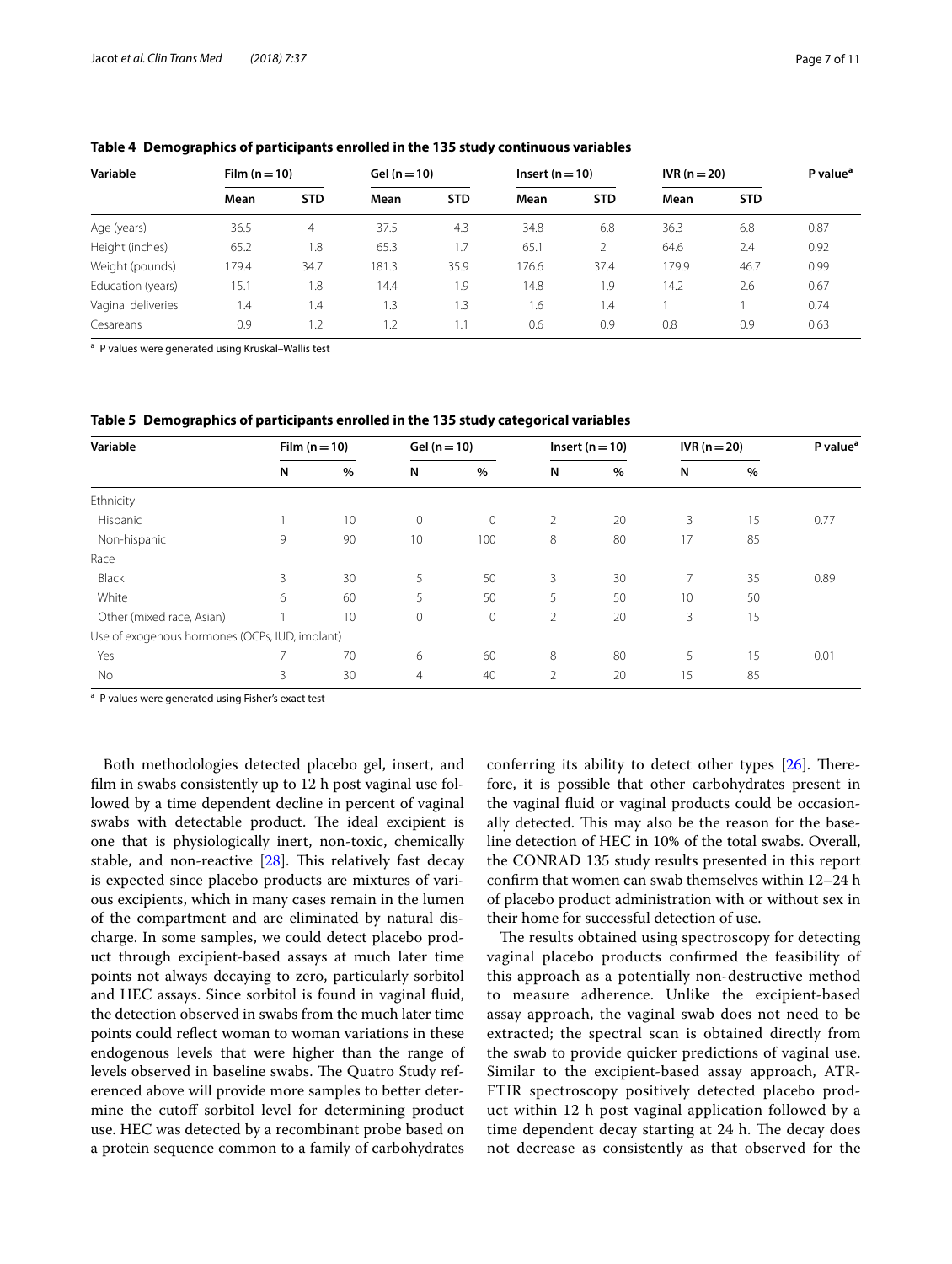| Time                | <b>HEC</b> gel |             | Vaginal film |              | <b>Vaginal insert</b> |              |
|---------------------|----------------|-------------|--------------|--------------|-----------------------|--------------|
|                     | HEC            | <b>FTIR</b> | Glycerin     | <b>FTIR</b>  | Sorbitol              | <b>FTIR</b>  |
| $\circ$             | $\mathbb O$    | $\mathbf 0$ | $\mathbf 0$  | $\mathbf{0}$ | $\circ$               | $\mathbf{0}$ |
| 15 min              | 100            | 100         | 100          | 100          | 100                   | 100          |
| $6 - 12h$           | 100            | 100         | 90           | 100          | 90                    | 80           |
| 24h                 | 90             | 50          | 70           | 90           | 80                    | 20           |
| 48 h                | 40             | 50          | 40           | 70           | 70                    | 40           |
| 72 h                | 22             | 50          | 20           | 40           | 30                    | 40           |
| 96 h                | 20             | 60          | 10           | 30           | 60                    | 50           |
| 120h                | 10             | 50          | $\mathbb O$  | 20           | 30                    | 50           |
| 144 h               | 10             | 50          | $\mathbf 0$  | 10           | 10                    | 40           |
| With semen exposure |                |             |              |              |                       |              |
| $\circ$             | 10             | $\mathbf 0$ | $\mathbf 0$  | $\mathbf 0$  | $\circ$               | $\mathbf{0}$ |
| 15 min              | 100            | 100         | 100          | 100          | 90                    | 90           |
| $8 - 16 h^a$        | 100            | 70          | 70           | 90           | 90                    | 100          |
| 24 h                | 50             | 70          | 40           | 100          | 60                    | 50           |
| 48 h                | 20             | 30          | 30           | 80           | 40                    | 30           |
| 72 h                | 30             | 40          | 20           | 50           | 30                    | 30           |
| 96 h                | 20             | 10          | $\mathbf 0$  | 30           | 10                    | 20           |
| 120h                | 20             | 10          | $\mathbf 0$  | 40           | $\circ$               | 30           |
| 144 h               | $\circ$        | 20          | $\mathbf 0$  | 40           | $\mathbf 0$           | 22           |

<span id="page-7-0"></span>**Table 6 Placebo product detection in vaginal swabs of the 135 Study**

Numbers represent the percent of total vaginal swabs containing detectable placebo product, **n=9–10 swabs per time point**

a Swab obtained after vaginal intercourse

excipient assays. Unlike the excipient approach which targets only that specifc component of the placebo formulation, ATR-FTIR spectroscopy analyzes all diferences across a spectrum between vaginal swabs with or without placebo. Therefore, non-specific changes in the vaginal fuid could contribute to possible false negatives or positives. However, detecting all diferences between the two samples rather than a single excipient is advantageous if vaginal products such as lubricants containing the same excipient are present. In this case, the excipient assay could generate a false positive result while the spectroscopy approach predicts correctly because the spectral scan of the lubricant is diferent from the one representing the placebo product. The spectrometer has a small window of detection generating a scan from a portion of the swab thereby requiring multiple scans to make a prediction. This could be a source of variability in the results of the ATR-FTIR analysis. We are actively working to improve the discriminant prediction models to decrease variability. While diferent types of infrared spectroscopy are commonly used in identifying non-biological material, its use in diferentiating body fuids, a more complex matrix with donor to donor variability, is still under much investigation [[29,](#page-10-11) [30](#page-10-12)]. In summary, with improvement to both approaches, the two methods can eventually be complementary. The quick and easy approach by FTIR could be the frst round of measuring placebo use, followed by confrmation, if necessary, by the specifc excipient assay.

The IVR can theoretically deliver topical products with improved adherence since it only requires a onetime insertion for the appropriate therapeutic window, thereby removing the inconvenience of event-driven approaches such as gels, inserts, and flms. However, we have learned through previous studies that the IVR is subject to imperfect use that cannot be directly observed  $[31]$  $[31]$ . Therefore, an objective marker that changes over time would help determine if the woman removed the IVR during a period of use. We have presented two measures, glycerin elution and bioanalyte penetration, that signifcantly changed during the course of 30-day use. Our data demonstrates that some bioanalytes in vaginal fuid are small enough to slowly enter the IVR with statistically signifcant increases over time, albeit with high variability among women. While glycerin elution is less variable and very specifc to the placebo IVR used in the study, the concept of vaginal bioanalyte penetration could theoretically apply to other types of IVRs. Further investigation using a proteomic approach may help to identify a specifc analyte in the extract that can serve as a more consistent adherence marker. Psychometric measures are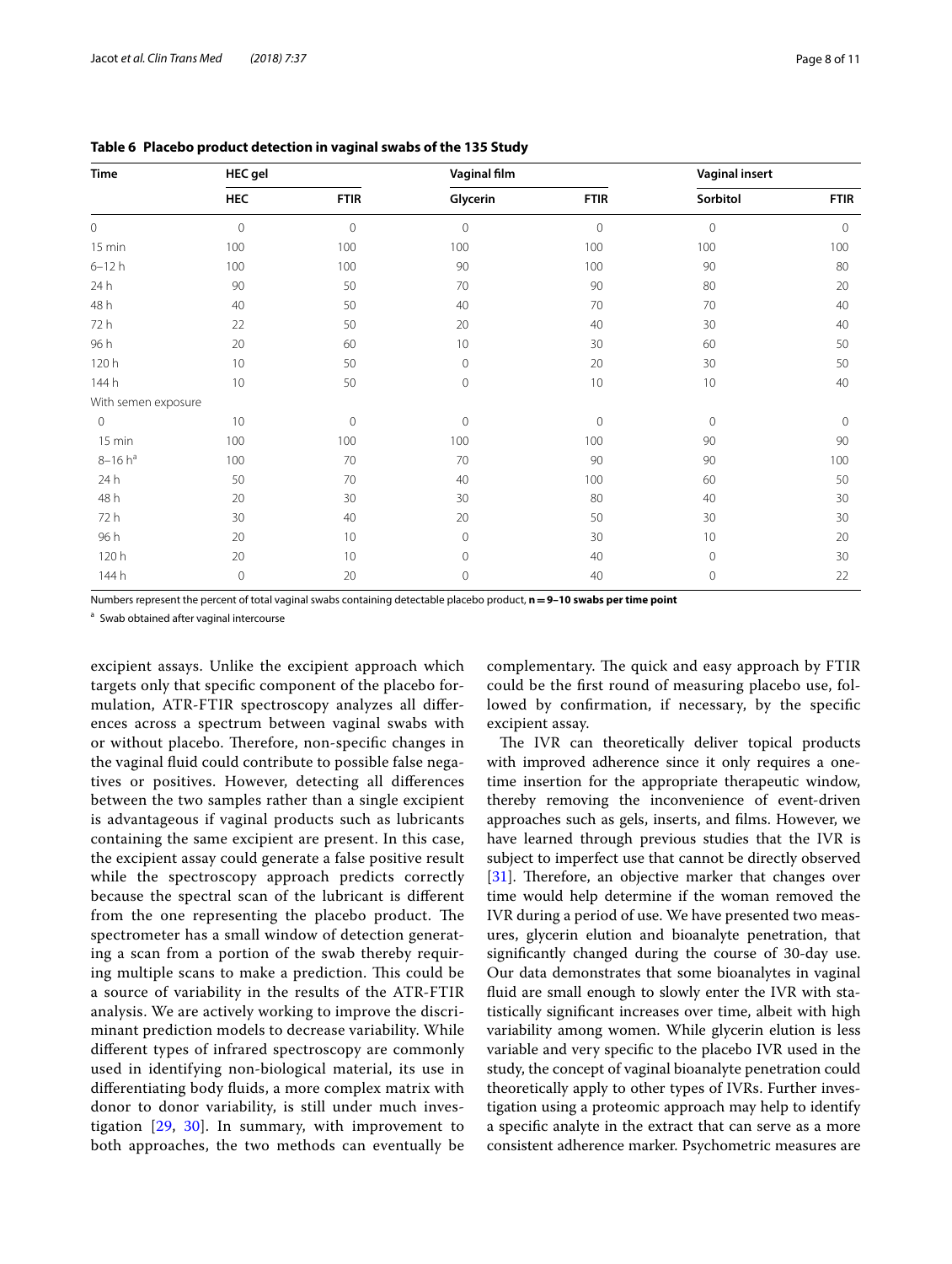

<span id="page-8-0"></span>also being developed for assessing non-compliant intravaginal IVR use as well as predicting which women in a HIV prevention trial may need additional support and intervention for maintaining appropriate compliance during the study [\[31](#page-10-13)]. Placebo IVR studies with objective markers could help to further this type of sociobehavioral investigation.

The adherence necessary to achieve high efficacy of prevention involves appropriate drug levels, protocol compliance, and persistence (continued use during the total time of the high risk activity) [\[1\]](#page-9-0). Attaining good adherence for PrEP can be difficult because behaviors and lifestyles can change when high risk events arise. Ideally, protocol compliance and persistence must be adaptable to these changes. The placebo arm of an HIV PrEP study may not only serve as a negative control for determining drug efficacy but may also help to determine whether differential side effects are reflections of use differences within the active arm as well as identify possible diferences in risk exposure associated with levels of adherence. To draw conclusions such as these, markers of adherence must be present and measured consistently within both placebo and active arms of a clinical trial. While the present study focused on clinical proofof-concept testing of placebo vaginal product adherence measures only, additional studies are necessary to determine successful detection of the markers in the presence of active drug with or without semen. However, our primary and specifc goal was to develop placebo adherence markers and confrm feasibility of successful detection in preparation for their use in the Quatro Study, a large product acceptability study in Africa for these specifc vaginal placebo products.

An objective adherence marker that is consistently and equally measured in both placebo and treatment groups, would also support statistical inferences on drug efficacy in the context of diferent levels of adherence, thus leading to improved interpretation of trial results, especially within the context of subgroup analysis and alternative trial designs. Even though the utility and ethical issues of placebo-controlled efectiveness trials have been debated [[32\]](#page-10-14), placebos help to assess adherence and acceptability of products before launching into resource-intense efectiveness trials. For example, placebo practice trials are considered an approach to help predict adherence readiness for antiretroviral therapy by drug users  $[33]$  $[33]$ . There are also observations that good adherence not only to drug therapy but also to placebo is associated with lower mortality risk  $[34]$  $[34]$ . This result implies that adherence to drug therapy can be associated with healthy behaviors, termed the "healthy adherer effect". In summary, drugindependent markers that objectively measure adherence in the placebo and active arms of an ARV-based HIV prevention study with the same sensitivity and specifcity could lead to better assessment of product use, behaviors, and product acceptability. This more objective adherence data would further inform the development of alternative trial designs based on adherent population enrichment techniques.

# **Conclusions**

We have provided clinical proof of concept for the development of objective adherence markers of placebo-based vaginal gel, flm and insert. We have also discovered two potential time-dependent markers of IVR use. In conclusion, our data confrms development of drug-independent, real-time, objective markers of adherence that can be used in a clinic at lower costs. These objective placebo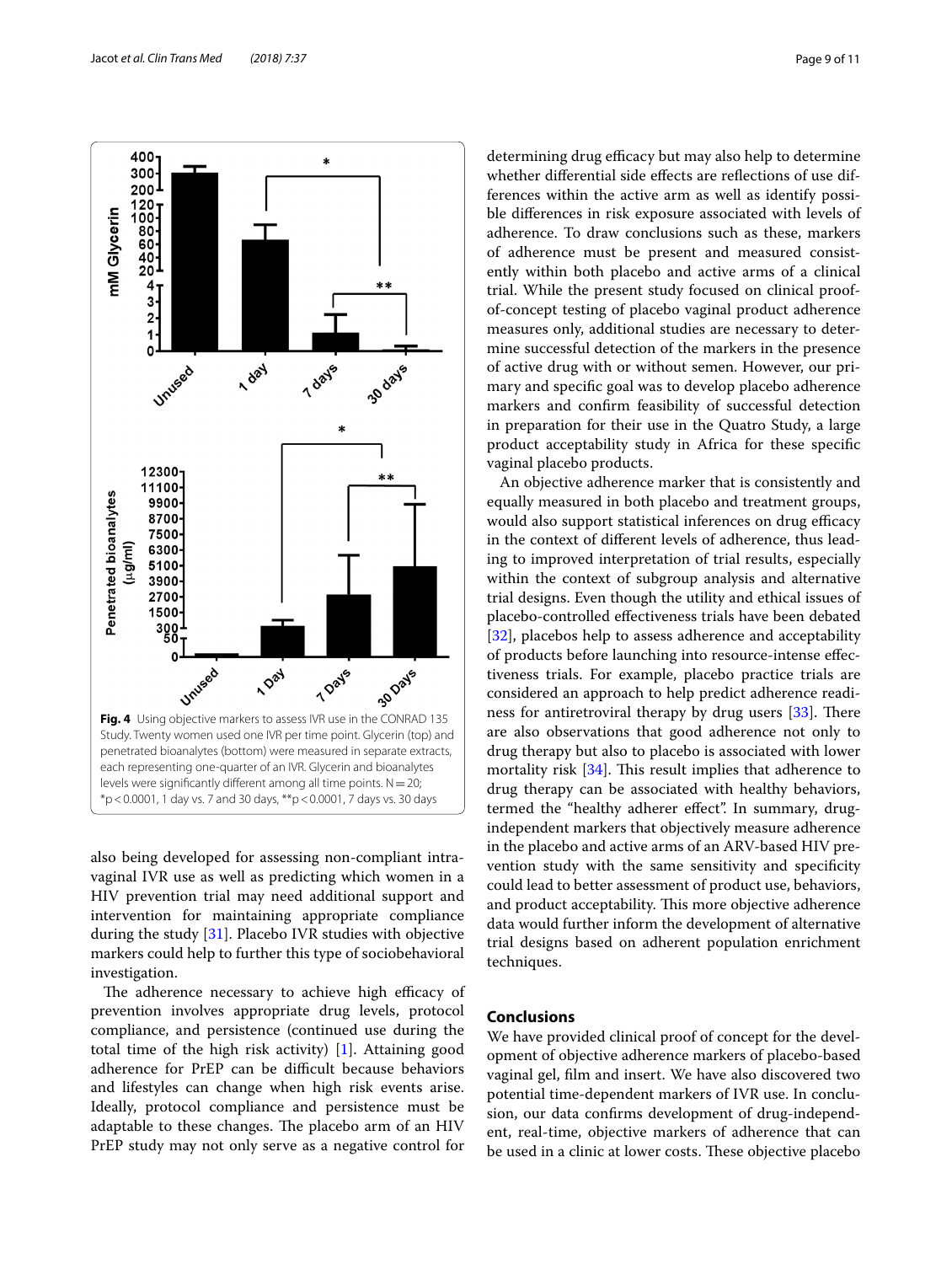markers of adherence have been used successfully in a large acceptability study of placebo vaginal delivery forms for preventing HIV in women in Africa (Quatro Study, NCT# 02602366).

# **Additional fles**

<span id="page-9-12"></span>**[Additional fle 1: Table S1.](https://doi.org/10.1186/s40169-018-0213-6)** In vitro residual glycerin levels in placebo IVRs.

**[Additional fle 2: Table S2.](https://doi.org/10.1186/s40169-018-0213-6)** In vitro quantitation of bioanalytes penetrated into IVRs.

#### **Abbreviations**

ARV: anti-retroviral; PrEP: pre-exposure prophylaxis; LC–MS/MS: liquid chromatography tandem mass spectrometry; HEC: hydroxyethylcellulose; TFV: tenofovir; IVR: intravaginal ring; ATR-FTIR: attenuated total refectance Fourier transform infrared spectroscopy; PSA: prostate specifc antigen; HIS: histidine; SRY: sex determining region of the Y chromosome; TSPY4: testis-specifc protein.

#### **Authors' contributions**

TAJ, OA, MRC, and GFD were responsible for the concept of the project. TAJ, ART, JLS, SJ, GFD were responsible for the clinical study design. TAJ, ART, OA, SG, AGP acquired the data. TAJ, ART, MRC, OA, GFD analyzed and interpreted data. TAJ was responsible for the manuscript writing. ART, OA, MRC, JLS, SJ, GFD contributed to the review, critique, editing of the manuscript. All authors read and approved the fnal manuscript.

#### **Author details**

<sup>1</sup> Eastern Virginia Medical School, CONRAD, 601 Colley Avenue, Norfolk, VA 23507, USA. 2 CONRAD, 1911 North Fort Meyer Drive, Arlington, VA 22209, USA.

#### **Acknowledgements**

We thank Dr. Tina Cunningham of Eastern Virginia Medical School for her assistance with IVR data analysis and Dr. Patrick Kiser of Northwestern University for his technical guidance on ring adherence. We thank Dr. Lisa Rohan of Magee-Womens Research Institute and Foundation for providing the placebo vaginal flm and the Clinical Research Center of Eastern Virginia Medical School for their assistance with the 135 Study.

#### **Competing interests**

The authors declare that they have no competing interests.

#### **Availability of data and materials**

Data generated and analyzed during this study are included in this published article. Any additional data supporting published data are available from the corresponding author upon reasonable request.

#### **Consent for publication**

Not applicable.

#### **Ethics approval and consent to participate**

The CONRAD 135 study was approved by the Chesapeake IRB under protocol #Pro00013292. It was registered with ClinicalTrials.gov under #NCT02569697. Vaginal swabs and semen for preclinical development were obtained from volunteers under protocol numbers #09-09-FB-0175 and 13-02-FB-0031, respectively. Protocols were approved by the EVMS IRB. Informed consent was obtained from each volunteer and participant in the 135 Study.

# **Funding**

This work is made possible by the generous support of the American people through The United States President's Emergency Plan for AIDS Relief (PEPFAR) and the United States Agency for International Development (USAID) under a Cooperative Agreement (AID-OAA-A-14-00005) to CONRAD, Eastern Virginia Medical School. This work was also supported by the Bill & Melinda Gates Foundation (BMGF), Grant #OPP1114939. The views expressed by the authors

do not necessarily refect the views of USAID, the United States Government, or the BMGF.

#### **Publisher's Note**

Springer Nature remains neutral with regard to jurisdictional claims in published maps and institutional affiliations.

Received: 17 July 2018 Accepted: 24 October 2018

#### <span id="page-9-13"></span>**References**

- <span id="page-9-0"></span>1. Haberer JE, Bangsberg DR, Baeten JM, Curran K, Koechlin F, Amico KR et al (2015) Defning success with HIV pre-exposure prophylaxis: a preventionefective adherence paradigm. AIDS. 29(11):1277–1285
- <span id="page-9-1"></span>2. McGowan I (2014) An overview of antiretroviral pre-exposure prophylaxis of HIV infection. Am J Reprod Immunol 71(6):624–630
- 3. Baeten JM, Palanee-Phillips T, Brown ER, Schwartz K, Soto-Torres LE, Govender V et al (2016) Use of a vaginal ring containing dapivirine for HIV-1 prevention in women. N Engl J Med 375(22):2121–2132
- 4. Nel A, van Niekerk N, Kapiga S, Bekker LG, Gama C, Gill K et al (2016) Safety and efficacy of a dapivirine vaginal ring for hiv prevention in women. N Engl J Med 375(22):2133–2143
- 5. Van Damme L, Corneli A, Ahmed K, Agot K, Lombaard J, Kapiga S et al (2012) Preexposure prophylaxis for HIV infection among African women. N Engl J Med 367(5):411–422
- <span id="page-9-8"></span>6. Marrazzo JM, Ramjee G, Richardson BA, Gomez K, Mgodi N, Nair G et al (2015) Tenofovir-based preexposure prophylaxis for HIV infection among African women. N Engl J Med 372(6):509–518
- <span id="page-9-2"></span>7. Rees H, Delany-Moretlwe S, Lombard C, Baron D, Panchia R, Myer L. FACTS 001 Phase III Trial of Pericoital Tenofovir 1% Gel for HIV Prevention in Women Conference on Retroviruses and Opportunitic Infections (CROI). Abstract 26LB, Seattle, Washington. 2015
- <span id="page-9-3"></span>8. Maurer HH (2005) Multi-analyte procedures for screening for and quantifcation of drugs in blood, plasma, or serum by liquid chromatography-single stage or tandem mass spectrometry (LC–MS or LC–MS/MS) relevant to clinical and forensic toxicology. Clin Biochem 38(4):310–318
- <span id="page-9-4"></span>9. Grant RM, Lama JR, Anderson PL, McMahan V, Liu AY, Vargas L et al (2010) Preexposure chemoprophylaxis for HIV prevention in men who have sex with men. N Engl J Med 363(27):2587–2599
- <span id="page-9-5"></span>10. Hickey MD, Salmen CR, Tessler RA, Omollo D, Bacchetti P, Magerenge R et al (2014) Antiretroviral concentrations in small hair samples as a feasible marker of adherence in rural Kenya. J Acquir Immune Defc Syndr 66(3):311–315
- 11. de Lastours V, Fonsart J, Burlacu R, Gourmel B, Molina JM (2011) Concentrations of tenofovir and emtricitabine in saliva: implications for preexposure prophylaxis of oral HIV acquisition. Antimicrob Agents Chemother 55(10):4905–4907
- 12. Koenig HC, Mounzer K, Daughtridge GW, Sloan CE, Lalley-Chareczko L, Moorthy GS et al (2017) Urine assay for tenofovir to monitor adherence in real time to tenofovir disoproxil fumarate/emtricitabine as pre-exposure prophylaxis. HIV Med. 18(6):412–418
- <span id="page-9-6"></span>13. Montgomery MC, Oldenburg CE, Nunn AS, Mena L, Anderson P, Liegler T et al (2016) Adherence to pre-exposure prophylaxis for HIV prevention in a clinical setting. PLoS ONE 11(6):e0157742
- <span id="page-9-7"></span>14. Marcus JL, Buisker T, Horvath T, Amico KR, Fuchs JD, Buchbinder SP et al (2014) Helping our patients take HIV pre-exposure prophylaxis (PrEP): a systematic review of adherence interventions. HIV Med. 15(7):385–395
- <span id="page-9-9"></span>15. Tien D, Schnaare RL, Kang F, Cohl G, McCormick TJ, Moench TR et al (2005) In vitro and in vivo characterization of a potential universal placebo designed for use in vaginal microbicide clinical trials. AIDS Res Hum Retroviruses 21(10):845–853
- <span id="page-9-10"></span>16. Abdool Karim Q, Abdool Karim SS, Frohlich JA, Grobler AC, Baxter C, Mansoor LE et al (2010) Efectiveness and safety of tenofovir gel, an antiretroviral microbicide, for the prevention of HIV infection in women. Science 329(5996):1168–1174
- <span id="page-9-11"></span>17. Robinson JA, Marzinke MA, Fuchs EJ, Bakshi RP, Spiegel HML, Coleman JS et al (2018) Comparison of the pharmacokinetics and